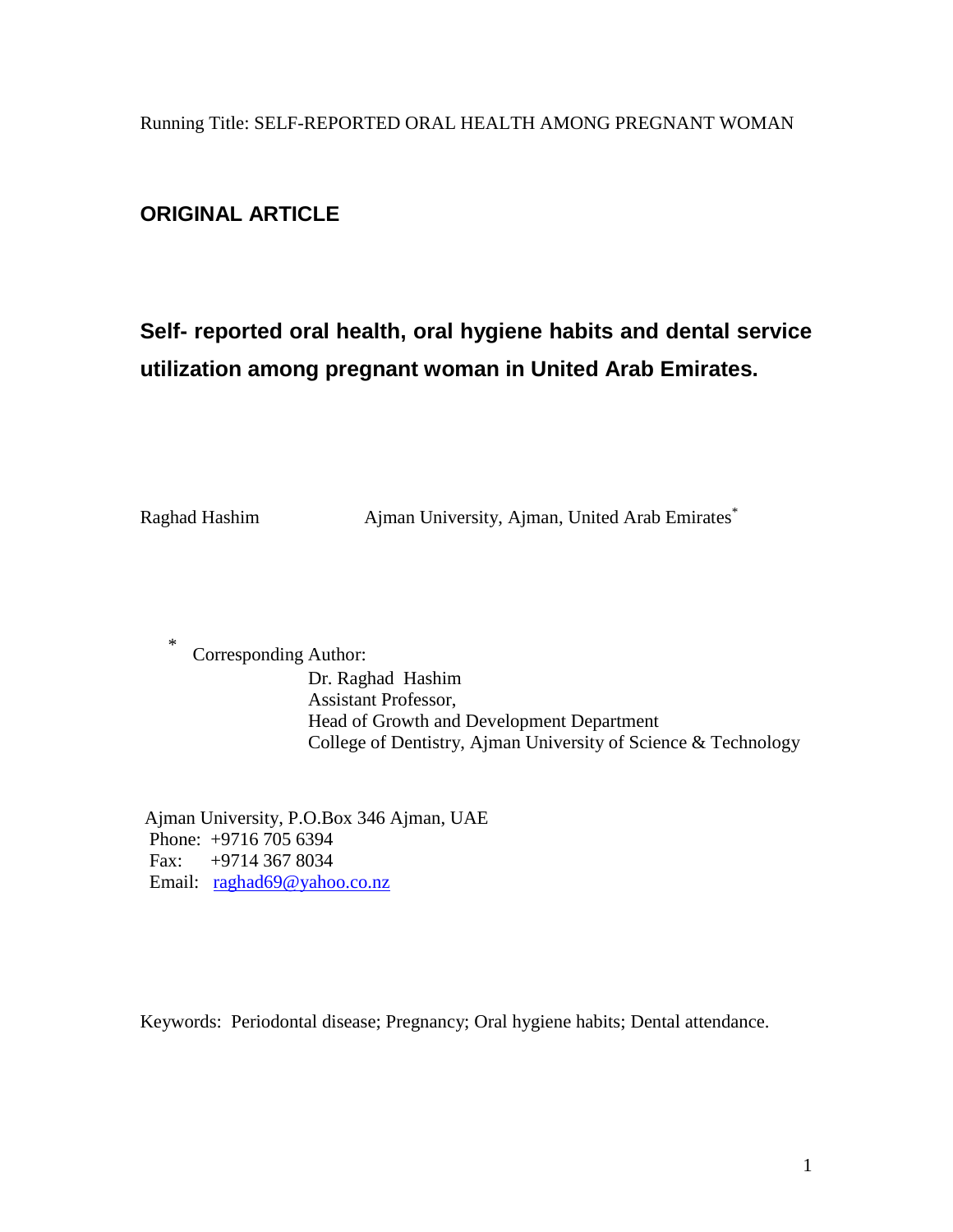### **Abstract**

**Aim**: The aim of this study was to describe self-reported oral health, oral hygiene habits, and frequency of visits to a dentist among pregnant women visiting maternity hospitals in the United Arab Emirates.

**Material and methods**: A cross-sectional study with an anonymous structured questionnaires were distributed to 800 pregnant women who were chosen at random from attendants of three maternity and child health centers from various geographical areas of UAE, during January - March 2010.

**Results**: The response rate was 93.7% (n=750). Less than quarter of the participated pregnant women were in their first trimester. Almost a quarter 23.5% of the women believed that they had periodontal problem currently, while 46.3% reported having carious teeth. More than forty four percent reported having dental pain, and about forty percent woman felt that her oral health was poor. About sixty percent reported having heard about the possible connection between pregnancy and the oral health. About ninety-four percent of the women were brushing their teeth at least once a day. More than half of the woman 58.3% visited the dentist during their most recent pregnancy, mostly for dental pain.

**Conclusions**: A large proportion of the pregnant woman in this study had oral health problems; however, more than forty percent of those women had not visited a dentist during their pregnancy and the majority of those utilized dental services when they have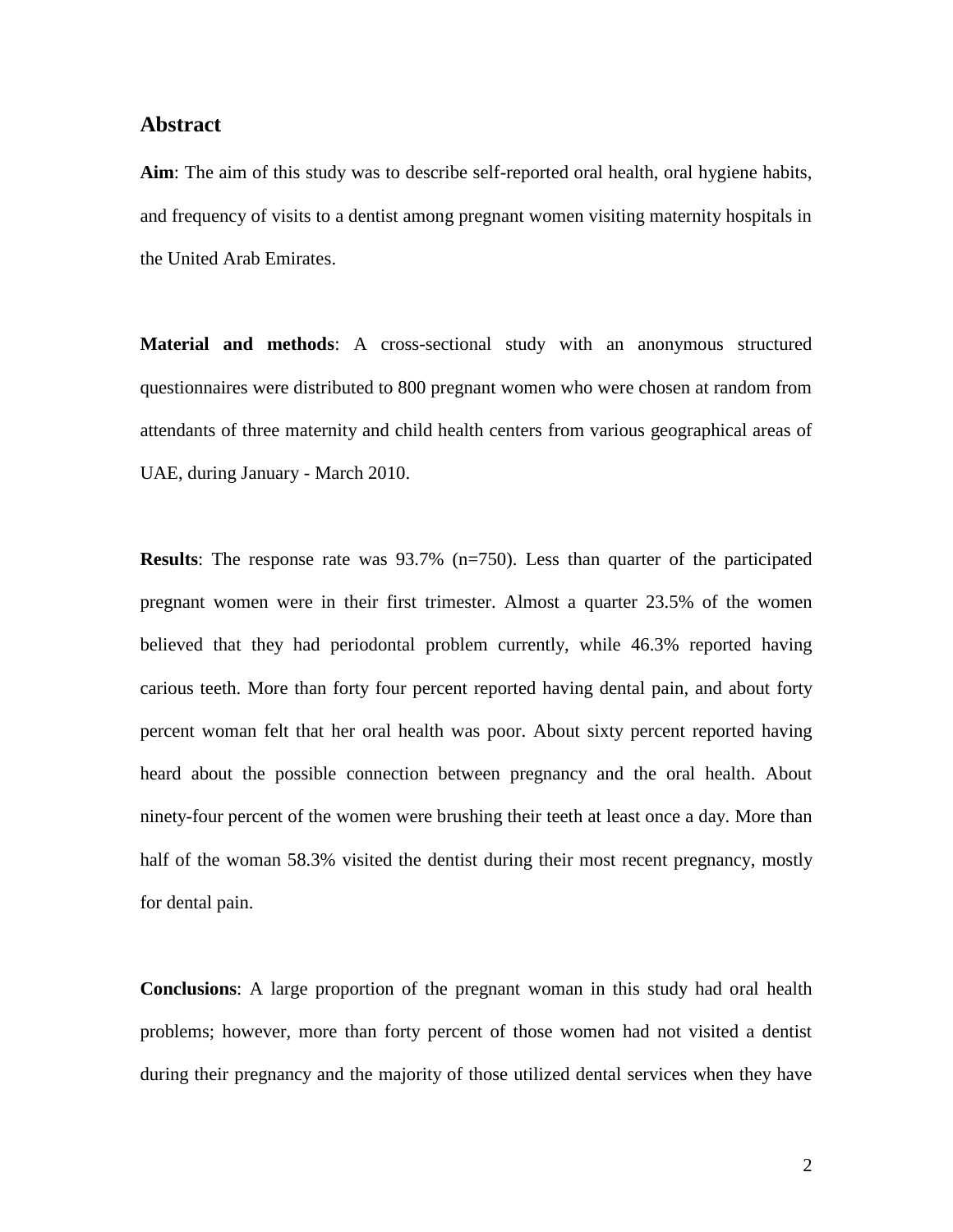dental pain only. To provide better oral health care, more knowledge needs to be made available to the pregnant woman and the medical community.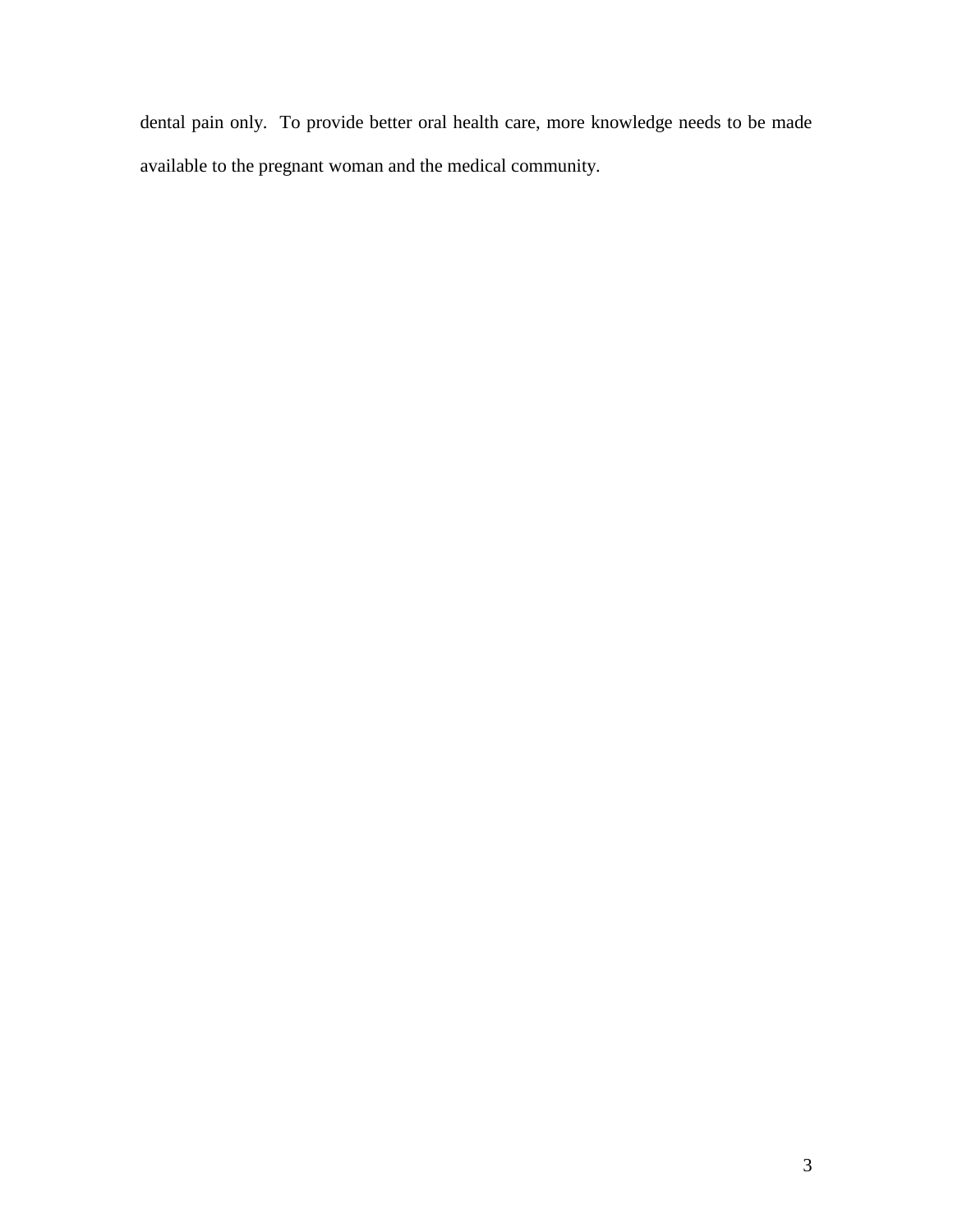# **Introduction**

Pregnancy involves complex physical and hormonal changes that have a significant impact on almost every organ system, including the oral cavity. Oral problems associated with pregnancy primarily include gingivitis and periodontal infection (1). The incidence of gingival inflammation in pregnant women has been reported to range from 36% to 100% (2, 3). Hormonal and vascular changes associated with pregnancy can exaggerate the response of the gingiva to bacterial plaque (4, 5). It has been estimated that periodontal disease of the mother might cause more than 18% of all pre-term birth (PB) and low birth weight in infants (6). Consequently, it is obvious that oral health and dental care of women during pregnancy are important for both the mother and the baby.

The bacteria responsible for periodontal disease are capable of producing a variety of inflammatory mediators, such as prostaglandins and interleukins (1, 6, 7). Since these molecules appear to be endogenous mediators of normal labour onset, their increased production in women with severe periodontal disease has been implicated in inducing PB (6, 7). This hypothesis is further supported by the fact that, in interventional studies, periodontal therapy significantly reduced the rates of PB in women with periodontal disease (8, 9); however, a more recent study did not confirm these findings (10).

Good oral hygiene practices, however, can minimize gingival disease during pregnancy (5, 11). Therefore, it has been recommended that all women should have a dental examination and appropriate dental hygiene care at least once during their pregnancy (12). However, many women in a number of countries do not visit dentist during their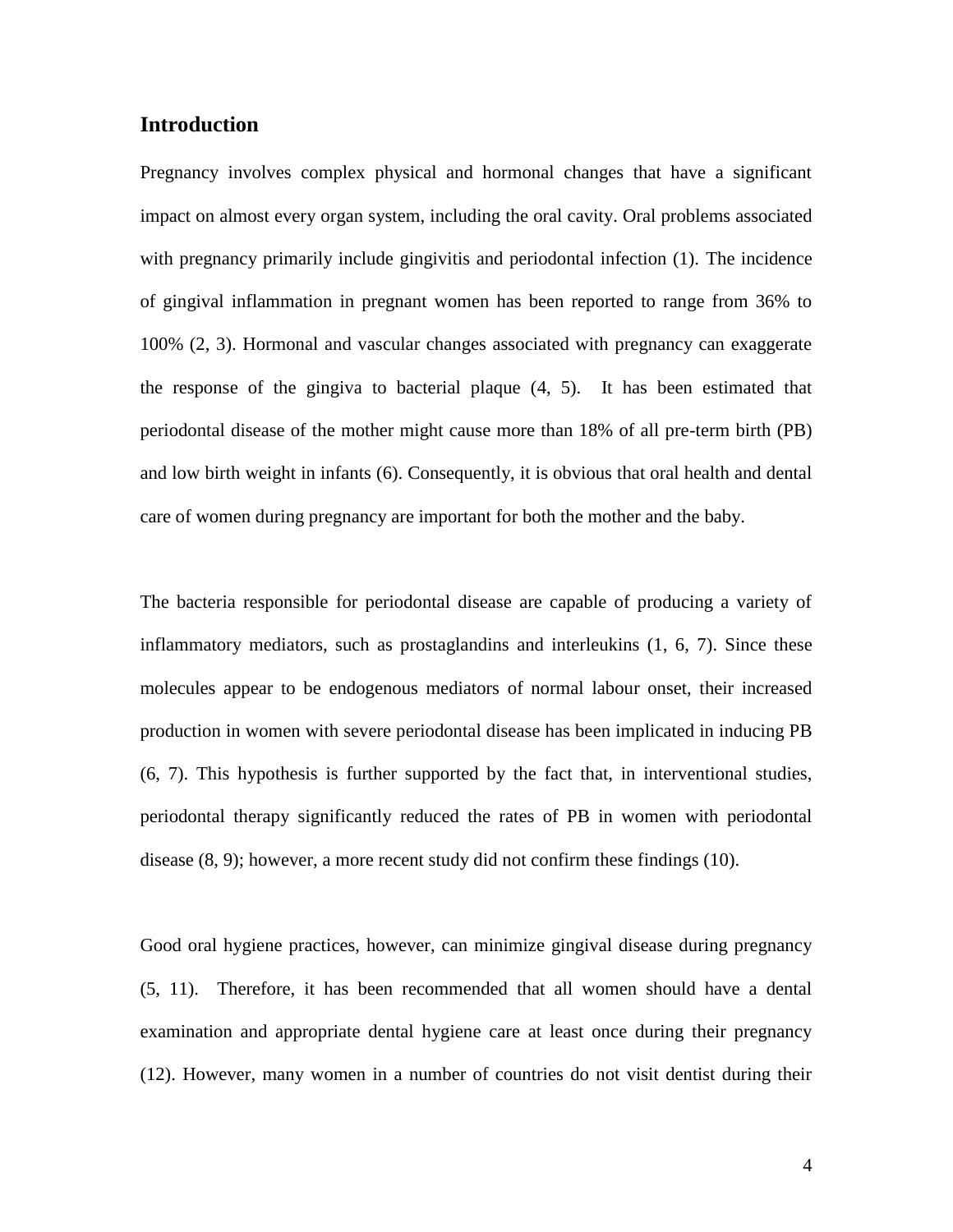pregnancy (13, 14, 15). Most authors concluded that gingival problems during pregnancy can be reduced considerably if the subgingival plaque is kept at a low level, and they suggest that dentists play an important role offering oral health education and plaque control to their pregnant patients (16).

Meanwhile, systematic data on the self-assessment of gingival conditions among pregnant women are very limited and no information is found on self-care practices of pregnant women in relation to perceived signs of gingival or periodontal disease in UAE. The aim of this study was to describe self-reported oral health, oral hygiene habits, and frequency of visits to a dentist among pregnant women visiting maternity hospitals in the UAE.

#### **Methods**

In this cross-sectional survey, structured questionnaires were distributed to 800 pregnant women who were chosen at random through computer-generated program from attendants of three maternity and child health centers from the emirates of Dubai, Sharjah and Ajman of UAE.

A structured, anonymous questionnaire was designed by the author in English and then translated from English to Arabic; the accuracy of translation was verified by reverse translation. The questionnaire included 17 multiple choice questions in four sections. Section I included seven questions on age, level of education, occupation, ethnicity and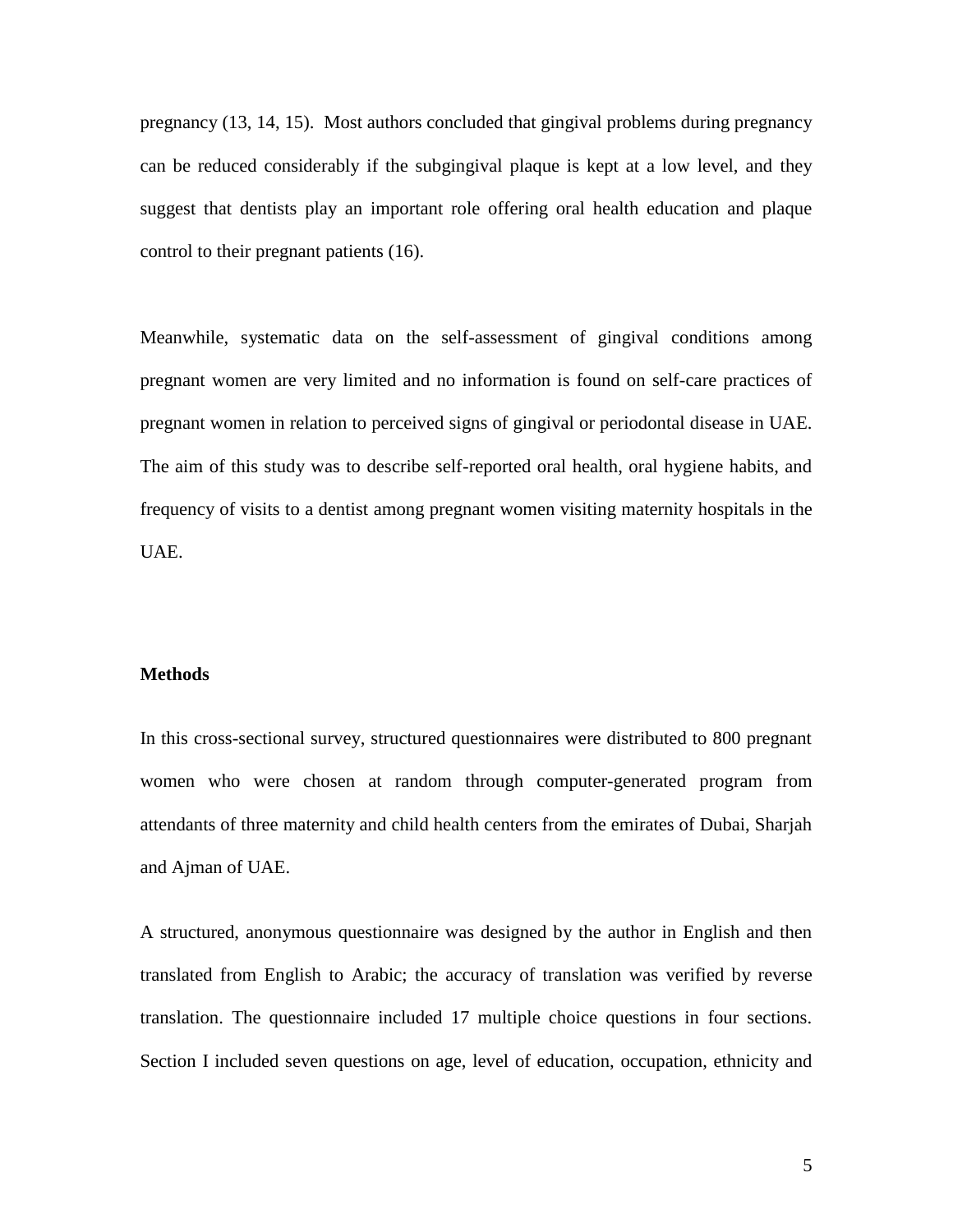pregnancy characteristics. Section II included three questions which dealt with oral health habits (toothbrushing, other oral hygiene aids and dental visits).

Section III included four questions on perceived oral health (dental pain, gum problem, dental caries) and self oral health satisfaction. Section IV included two questions which dealt with knowledge concerning the relation between oral health and pregnancy, whether the pregnant woman believe in the statement "a tooth for a baby".

After preliminary construction of the questionnaire, it was distributed to six dentists to test its validity; their suggestions regarding some modifications in the design of some of the questions were taken into account. Subsequent to the final construction of the questionnaire, 90 pregnant women filled it up during the pilot study. These filled questionnaires were used to measure the reliability of the test using Crombach-alpha test; the coefficient of reliability was 0.87 which meets the purpose of this study.

Informed verbal consent from all pregnant women and the directors of the health centers were obtained prior to participation. The study was approved by the ethical committee in Ajman University of Science & Technology. All women entered the study voluntarily, following an explanation of its purpose and objectives. The questionnaire distribution was conducted five days per week from Sunday to Thursday since Friday and Saturday are an official holidays, from the beginning of January to the end of March 2010. It took the majority of the participants 5–10 min to complete the questionnaires before they hand it to the nurses working in the health center. After 3 months all returned questionnaires were coded and analyzed. Results were expressed as a number and percentage of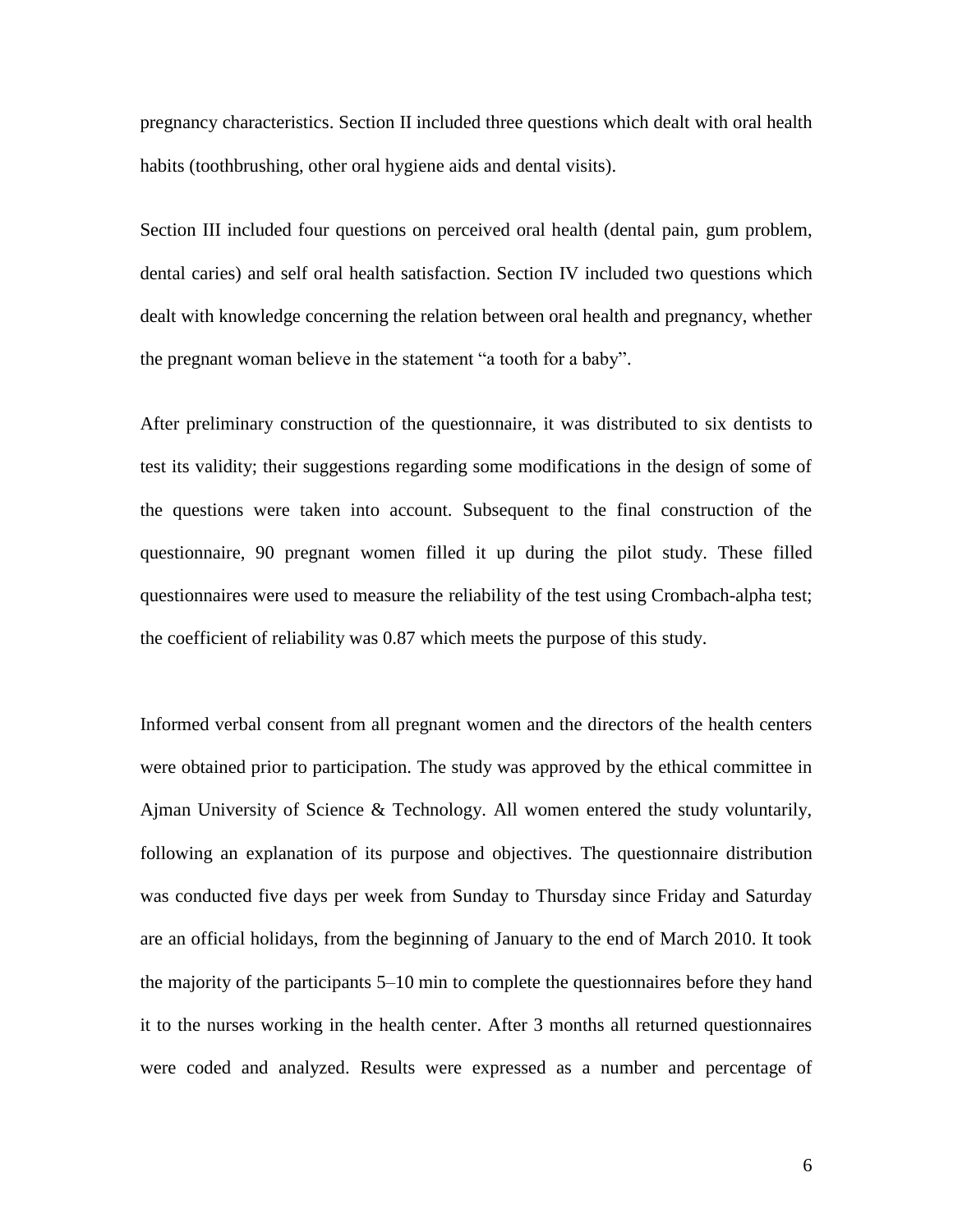respondents for each question and were analyzed using SPSS version 13.0. Chi-square test was used to evaluate the differences between the different variables, and the level of significance was set at  $P < 0.05$ .

# **Results**

In the current study, 750 of the 800 distributed questionnaires were properly filled out during the study, and therefore the sample considered consisting 750 pregnant women. The mean age of the participated pregnant women was  $25 \pm 7.2$  years. Table 1 shows that 60.8% of those women were Arabs and about one-third of the respondents 34.1% had university level of education, where 14.9% with a primary level of education. The study also showed that the majority 72.1% were unemployed. Less than quarter of the participated pregnant women were in their first trimester. Mothers who have two or more children accounted for 65.2% of this sample.

About ninety-four percent of the respondents reported brushing their teeth, while around forty percent of the respondents reported the use of other means of cleaning such us dental floss, miswak and mouth wash (Table 2). Almost a quarter 23.5% of the participated women reported having gum problem, while 46.3% reported having carious teeth. More than forty four percent reported having dental pain, and about forty percent were unhappy about their oral health (Table 3).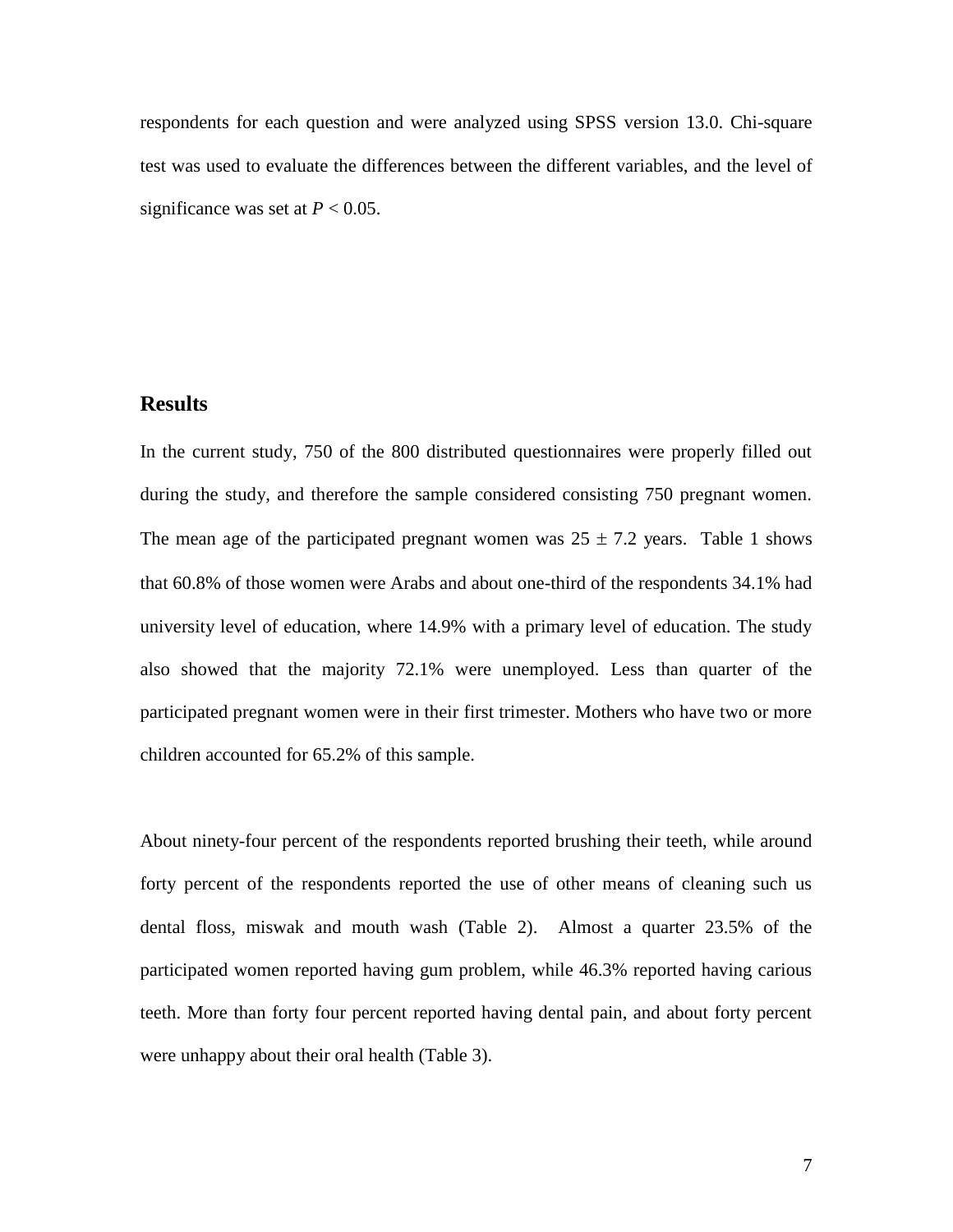Table 4 present result concerning mothers' knowledge of possible association between pregnancy and oral health. About sixty percent reported having heard about the possible connection between pregnancy and the oral health. Out of the sample, 44.4% believed in the statement saying "a tooth for a baby". Of the 750 respondents, more than half 58.3% reported a visit to the dentist during their most recent pregnancy (Table 5). Among mothers who reported having a dental visit during their pregnancy, the main reason for the visit was dental pain 32.8%. In the bivariate analysis, (Table 6) the only factors significantly associated with more-than-once-a-day brushing were: university educated woman clearly brushed more than others, no gum problem, no dental caries, no current pain, they were more satisfied with their oral health, and they use to utilize the dental service more frequently.

## **Discussion**

Periodontal diseases are silent infections that have periods of exacerbation and quiescence that often go undiagnosed until irreparable damage occurs to the teeth and oral structures. Therefore, knowledge and awareness of periodontal disease is important to control and maintain periodontal health (17). This is of special importance in pregnant woman who may show exaggeration of periodontal disease compared with non-pregnant woman (17). The finding of the current study showed that pregnant women who have good oral hygiene habits perceives better oral health, visit dentist during pregnancy and more satisfied with their oral health.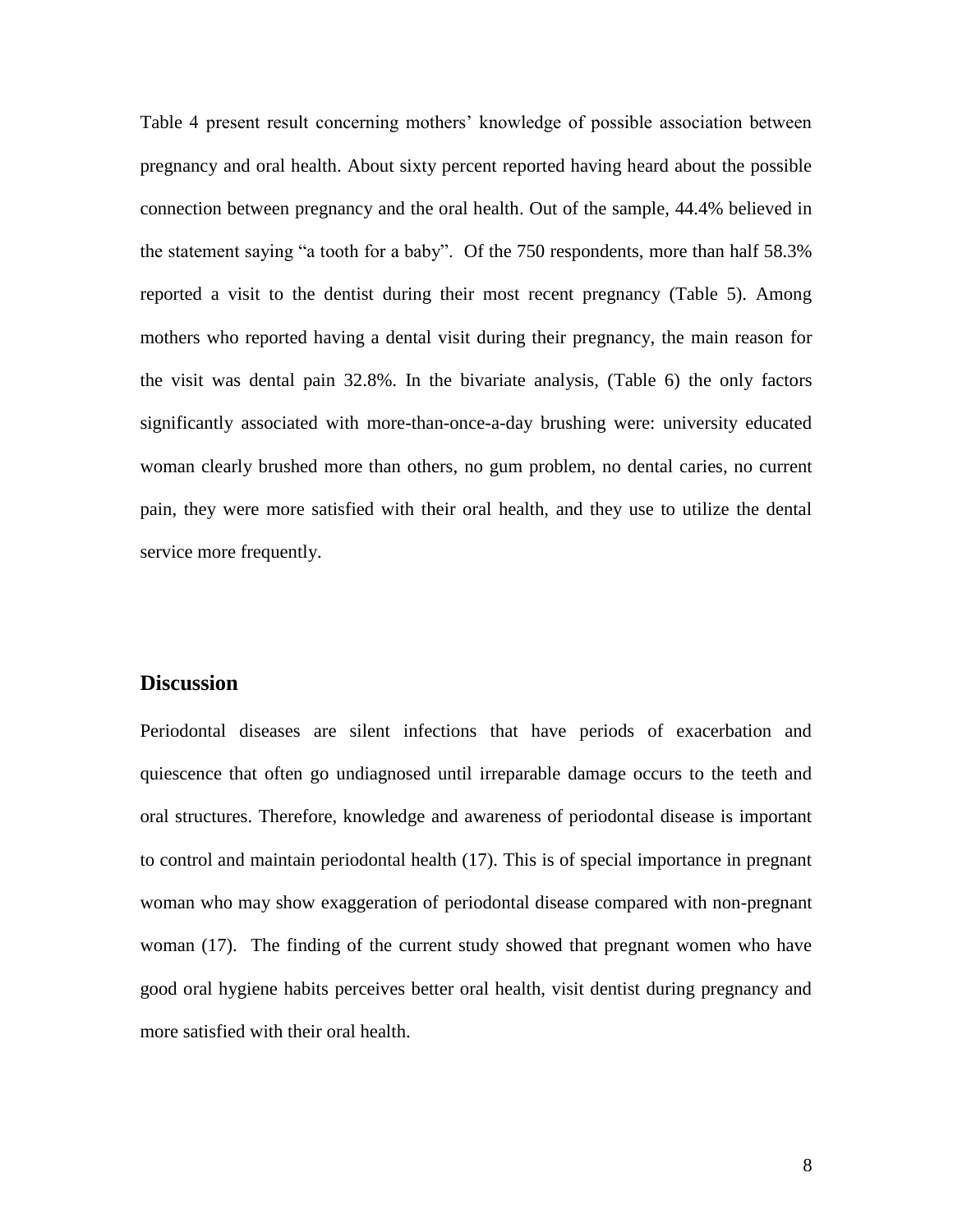To our knowledge, this is the first published study conducted in the UAE assessing the level of awareness among pregnant women and its relationship with socio-demographic variables. Fortunately, the majority of the studied population had quite favorable toothbrushing habits (brushing on daily basis). Which is in agreement with study from Kuwait (18). Maintaining good oral hygiene before and during pregnancy is crucial for preventing gingivitis and periodontitis. Prevention and treatment of periodontal infection is aimed at controlling the bacterial biofilm, arresting progressive infection, and restoring lost tooth support (19). Dental professionals can facilitate this level of oral health through assessment, education, and proper treatment planning. Verifying the hormonal status and other risk factors for periodontal diseases and poor pregnancy outcomes of women during the medical history process will enable the provider to customize the treatment plan and oral hygiene instructions.

More than half of the participated women had visited a dentist during their current pregnancy. Studies showed that 49% of pregnant women in Germany visited a dentist during a study period of one year in 1990 (13), 61% did the same in the United Kingdom, while 35-43% of pregnant women visited the dentist in the USA (14, 15), and 90% in Denmark (20), and 50% in Kuwait (18).

In study conducted in Germany, 84% reported having dental care if problems appear (13). Only vary rarely did they seek an appointment for check-up, this is in agreement with the finding of this study were only 14.3% of the pregnant women visited the dentist for check-ups. Similar results were also obtained from a study among pregnant women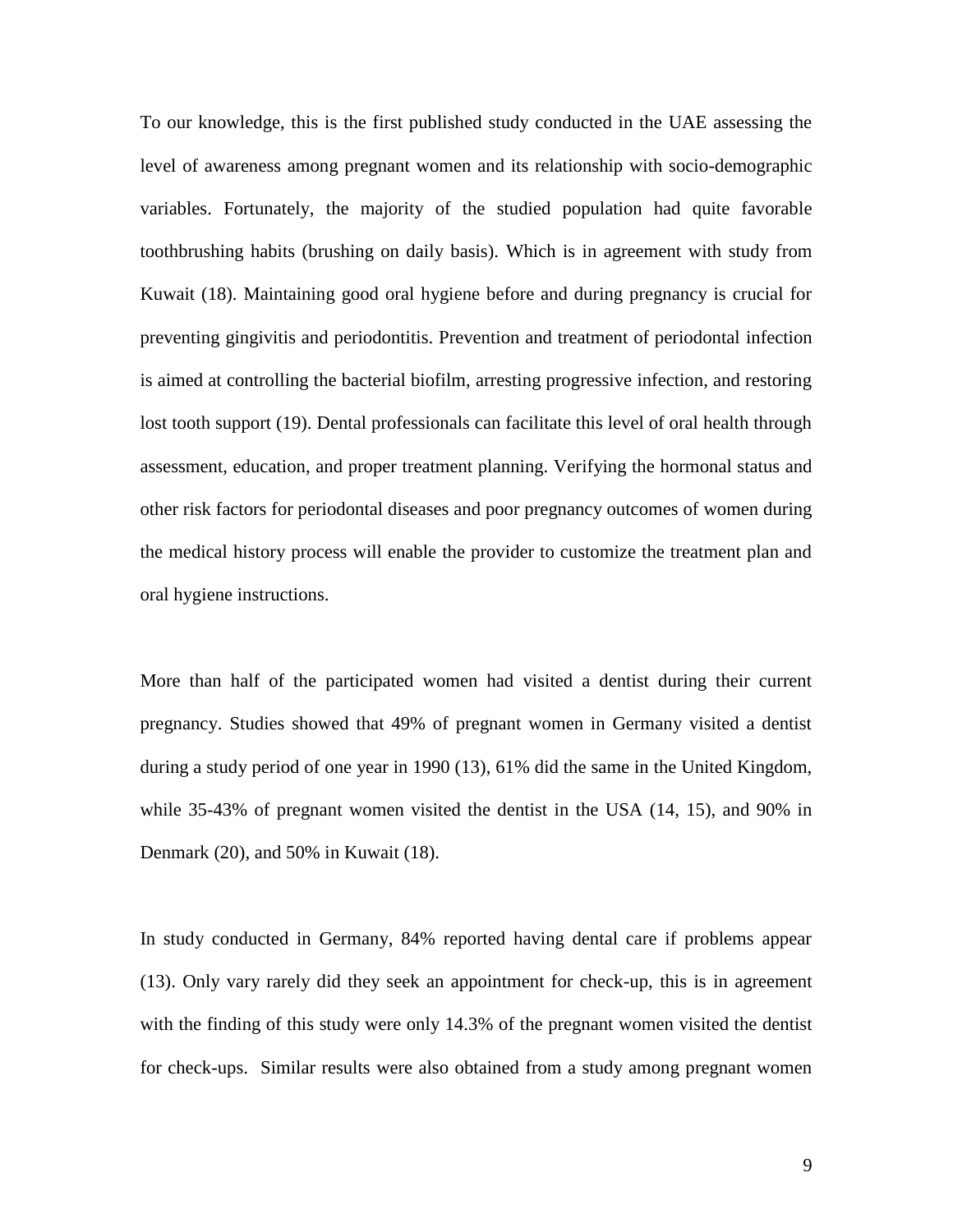in the USA (14). In the UK, 39% did not visit a dentist during pregnancy, even though dental care is free of charge for pregnant women (21) reasons for not seeing a dentist were the feeling that it was not necessary, fear, or not liking the dentists.

In 2004, the American Academy of Periodontology (AAP) issued a position statement regarding dental care for pregnant women. The AAP recommended that all women who were pregnant or planning a pregnancy should receive preventive dental care, including a periodontal examination, a prophylaxis, and restorative treatment. They also proposed that scaling and root planning should be completed early in the second trimester and that any presence of acute infection or abscess should be treated immediately, irrespective of gestational age. Treating infection as early as possible will remove a potential source of infection that could be harmful to the mother and the baby (22). In 2006, after a treatment trial (10) failed to show an effect of scaling and root planning on birth outcomes, the AAP confirmed that treatment of periodontitis in pregnant women is safe and should be performed to improve the oral health of the woman (23)**.**

Perceived periodontal problems or dental pain did not make a difference as to whether or not the mother scheduled an appointment with a dentist. A significant proportion of the women experienced dental pain during their pregnancy and every fourth claimed to have periodontal problem currently. However, self-reported periodontal status was not confirmed by clinical or radiographical examination or checked from dental files, which is a limitation of this study.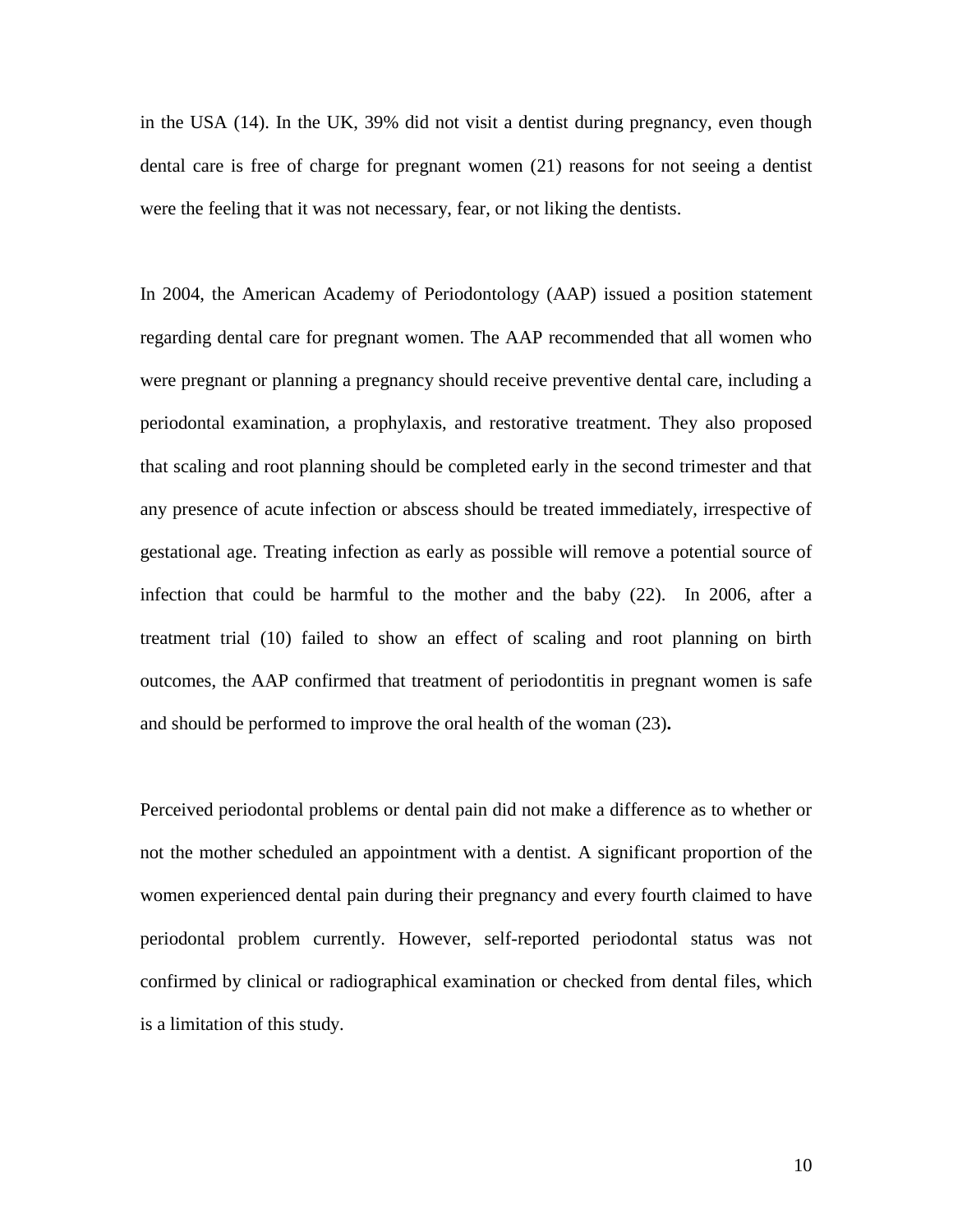The present study highlighted the limited periodontal health knowledge of pregnancy woman with regards to possible connection between oral health and pregnancy, especially among women with low education level. This can be explained by the fact that highly educated women seemed to be more able to get and retain correct information than other women. Maternity care centers can be found in all emirates across the UAE, they focus on pre and post-natal care of pregnant women and their infants. The nature of these centers made them very useful for spreading information to very large sector of the society. To provide better oral health care, more knowledge needs to be made available to the medical community. Few studies have tried to determine if the medical community has the knowledge to help educate patients about the importance of better oral care. In a recent study conducted in North Carolina, 504 nurse practitioners, physician assistants and certified nurse midwives were surveyed. The survey assessed the knowledge, behavior, and opinions about periodontal disease and its relationship to adverse pregnancy outcomes. Forty eight percent responded (n=204). Of those respondents, 63% reported looking in the patient's mouth to screen for oral problems at the initial visit. Twenty percent felt that their knowledge of periodontal disease was current, and all agreed that their discipline should receive instruction regarding periodontal disease. Ninety-five percent felt that a collaborative effort between the health care provider and the oral health care professionals was needed and would reduce the patient's risk of having an adverse pregnancy outcome (24). It is clear from the lack of studies available regarding oral health knowledge in the medical community that further studies are needed. More education is needed within the medical community to help achieve better oral health care.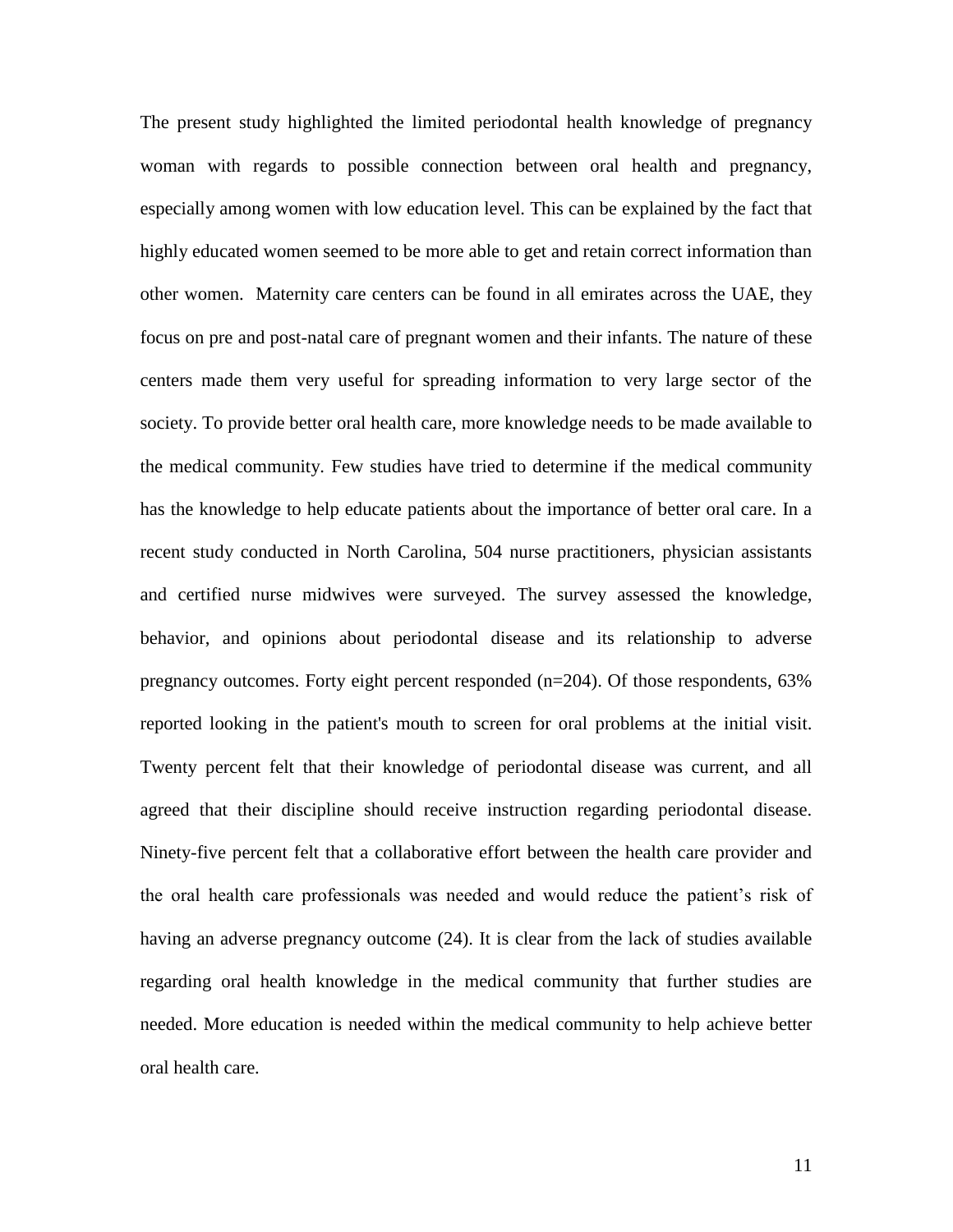As mothers play a crucial role in transferring and demonstrating health habits to their children (25), pregnant women should be a target group for oral health education. In the current study showed that university educated women did brush more frequently than the less educated, which is in accordance with earlier studies (18, 26). Dental hygienist can play a major role in providing oral health information to women during pregnancy. It is recommended that oral preventive programs including effective brushing and interdental cleaning and home use of fluoride and antimicrobial rinses be started prenataly and carried out all through pregnancy to reduce the possible risk of periodontal disease on pregnant woman and her offspring (27).

# **Conclusion**

In this study, a large proportion of the pregnant women in the UAE reported oral health problems; yet, more than forty percent of those women had not visited a dentist during their pregnancy and the majority of those utilized dental services when they have dental pain only. Efforts should be made to educate pregnant women in oral health especially, preventive oral self-care. This can be accomplished through the involvement of dental hygienist in these programs.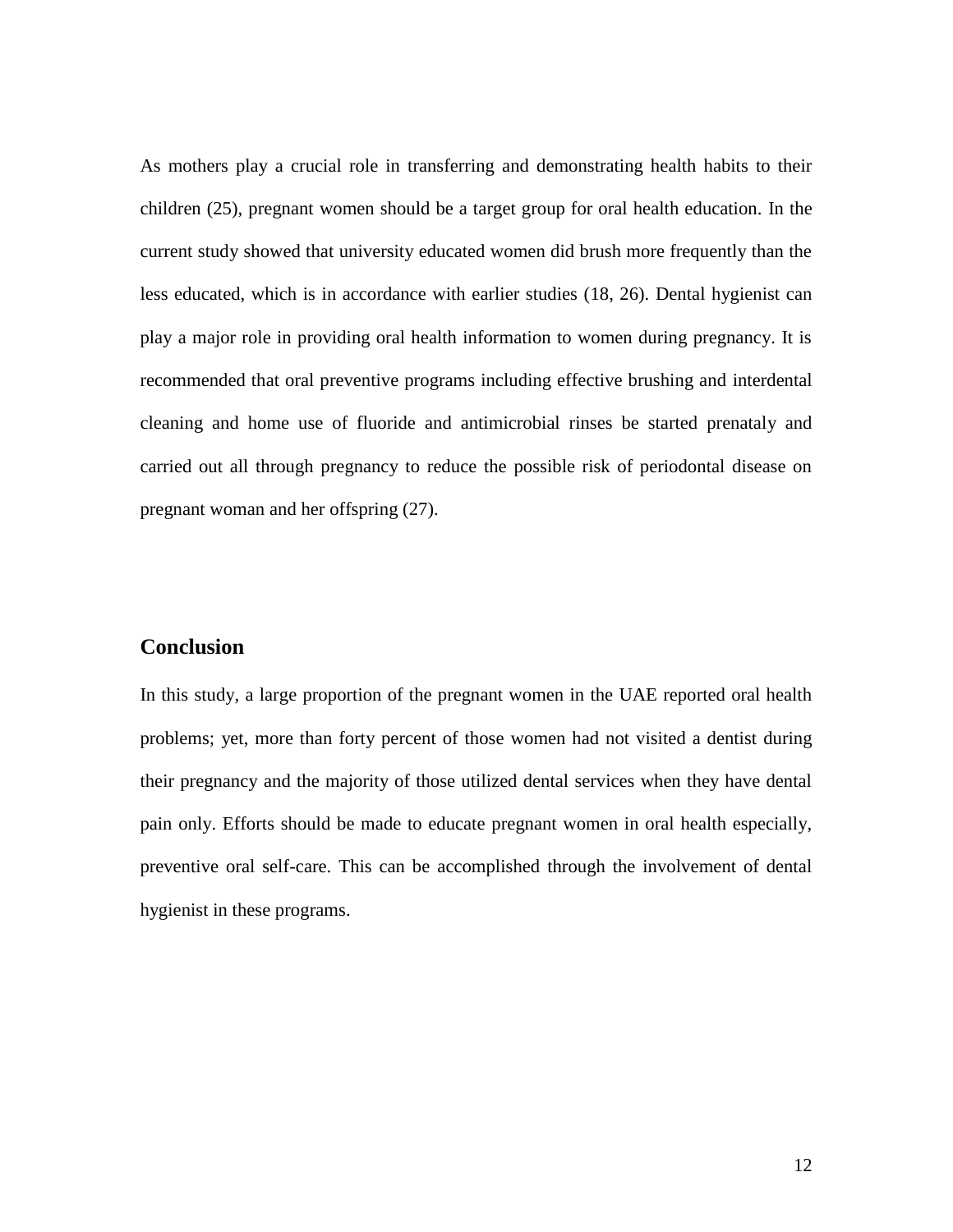## **REFERENCES**

- 1. Gajendra S, Kumar JV. Oral health and pregnancy: a review. *NY State Dent J*. 2004; **70**:40-44.
- 2. Jensen J, Lilijmark W. Bloomquist C. The effect of female sex hormones on subgingival plaque. *J Periodontol.* 1981; **52**: 599-602.
- 3. Ferris GM. Alteration in female sex hormones: their effect on oral tissues and dental treatment. *Compendium* 1993; **14**: 1558-1570.
- 4. Zachariasen RD. The effect of elevated ovarian hormones on periodontal health: oral contraceptive and pregnancy. *Women Health* 1993; **20**: 21-30.
- 5. Raber-Durlacher JE, Van Steenbergen TJ, Van der Velden U, de Graft J, Abraham-Inpijin L. Experimental gingivitis during pregnancy and post-partum: clinical, endocrinological, and microbiological aspects. *J Clin Periodontol*. 1994; **21**: 549-558.
- 6. Offenbacher S, Katz V, Fetik G, Collins J, Boyd D, Maynor G, et al. Periodontal infection as a possible risk factor for preterm low birth weight. *J Periodontol*. 1996; **67**:1103-1113.
- 7. Madianos PN, Lieff S, Murtha AP, Boggess KA, et al. Maternal periodontitis and prematurity. Part II: maternal infection and fetal exposure. *Ann Periodontol*. 2001; **6**: 175-82.
- 8. Lopez NJ, Smith PC, Gutierrez J. Periodontal therapy may reduce the risk of preterm low birth weight in women with periodontal disease: a randomized controlled trial. *J Periodontol*. 2002; **73**: 911-24.
- 9. Jeffcoat MK, Hauth JC, Geurs NC, Reddy MS, Cliver SP, Hodgkins PM, et al. Periodontal disease and preterm birth: results of a pilot intervention study. *J Periodontol*. 2003; **74**: 1214-8.
- 10. Michalowicz BS, Hodges JS, DiAngelis AJ, Lupo VR, Novak MJ, Ferguson JE, et al. Treatment of periodontal disease and the risk of preterm birth. *N Engl J Med*. 2006; **355**: 1885-1894.
- 11. Gibbs RS. The relationship between infections and adverse pregnancy outcomes: an overview. *Ann Periodontol* 2001; **6**: 153-163.
- 12. Lieff S, Boggess KA, Murtha AP, Jared H, et al. The oral conditions and pregnancy study: Periodontal status of a cohort of pregnant women. *J. Periodontal* 2004; **75:** 116-126.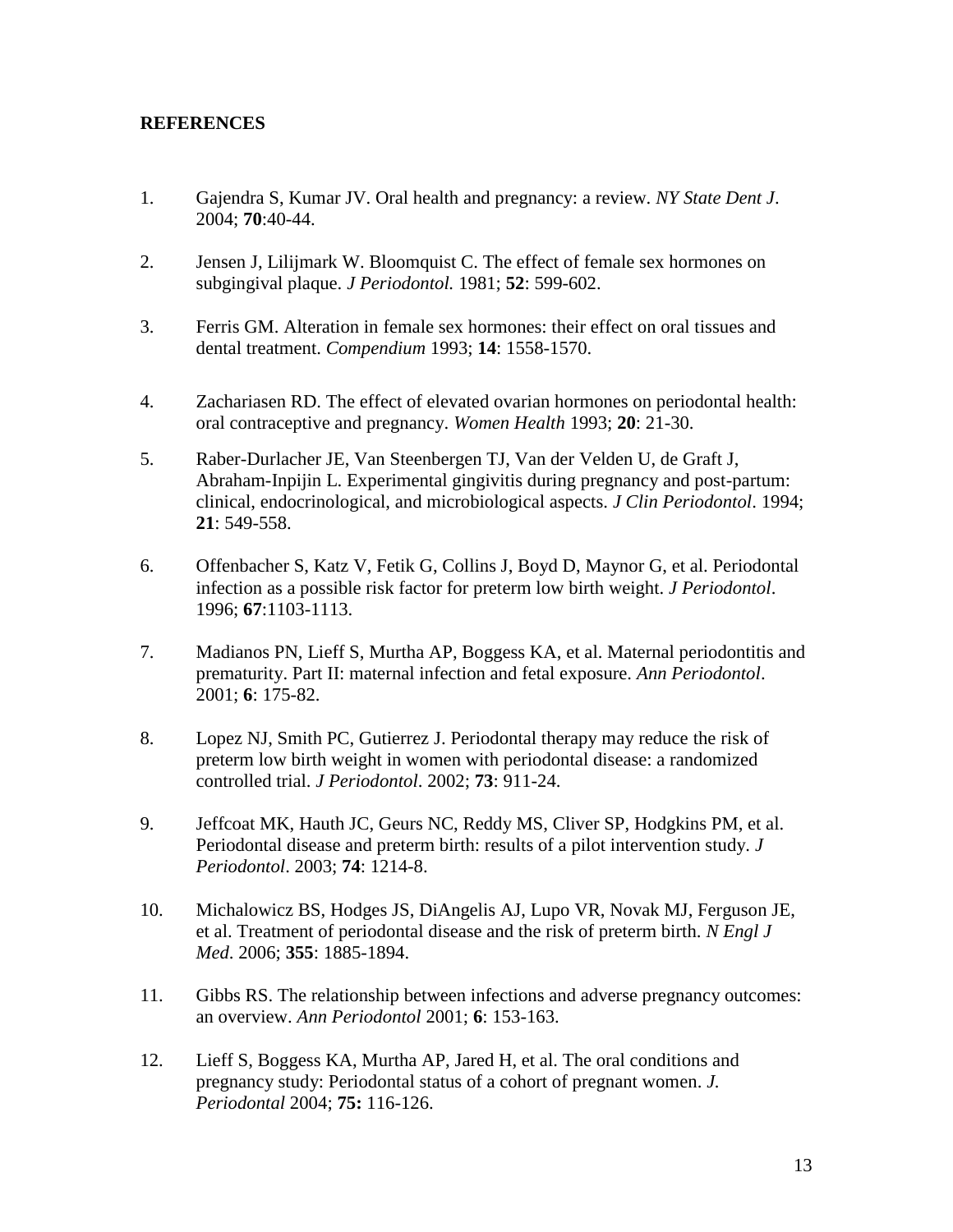- 13. Gunay H, Goepel K, Stock KH, Schneller T. Position of health education knowledge concerning pregnancy. *Oralprophylaxe* 1991; **13**: 4-7 (in German)
- 14. Mangskau KA, Arrindell B. Pregnancy and oral health: utilization of the oral health care system by pregnant women in North Dakota. *Northwest Dent.* 1996; **75:** 823-828.
- 15. Gaffield ML, Gilbert BJ, Malvit DM, Romaguera R. Oral health during pregnancy: an analysis of information collected by the pregnancy risk assessment monitoring system. *J Am Dent Assoc.* 2001; **132**: 1009-1016.
- 16. Zachariasen RD. Pregnancy gingivitis. *J Gt Houst Dent Soc*. 1997; **69**: 10-12.
- 17. Offenbacher S, Lieff S, Boggess KA et al. Maternal periodontitis and prematurity. Part I: Obstetric outcome of prematurity and growth restriction. *Ann Periodontol*. 2001; **6(1)**: 164-174.
- 18. Honkala S, Al-Ansari J. Self-reported oral health, oral hygiene habits, and dental attendance of pregnant women in Kuwait. *J. Clin Periodontol* 2005; **32**: 809-814.
- 19. Jeffcoat MK. Prevention of periodontal diseases in adults: strategies for the future. *Prev Med*. 1994; **23**(5): 704-708.
- 20. Christensen LB, Jensen D, Peterson P. Self-reported gingival conditions and selfcare in the oral health of Danish women during pregnancy. *J. Clin Periodontol* 2003; **30**: 949-953.
- 21. Rogers SN. Dental attendance in a sample of pregnant women in Birmingham, UK. *Community Dent Health* 1991; **8**: 361-369.
- 22. American Academy of Periodontology. American Academy of Periodontology statement regarding periodontal management of the pregnant patient. *J Periodontol*. 2004; **75**(3): 495.
- 23. American Academy of Periodontology Statement on Periodontal Disease and Preterm Low Birth weight [*homepage on the Internet*]. Chicago, (IL): American Academy of Periodotnology. Available from: [www.perio.org/consumer/neim](http://www.perio.org/consumer/neim-statement.htm)[statement.htm](http://www.perio.org/consumer/neim-statement.htm)
- 24. Thomas KM, Jared HL, Boggess K, Lee J, Moos M, Wilder RS. Parental care providers' oral health and pregnancy knowledge behaviors. *J Dent Res.* 2008; **87**: Spec Iss A.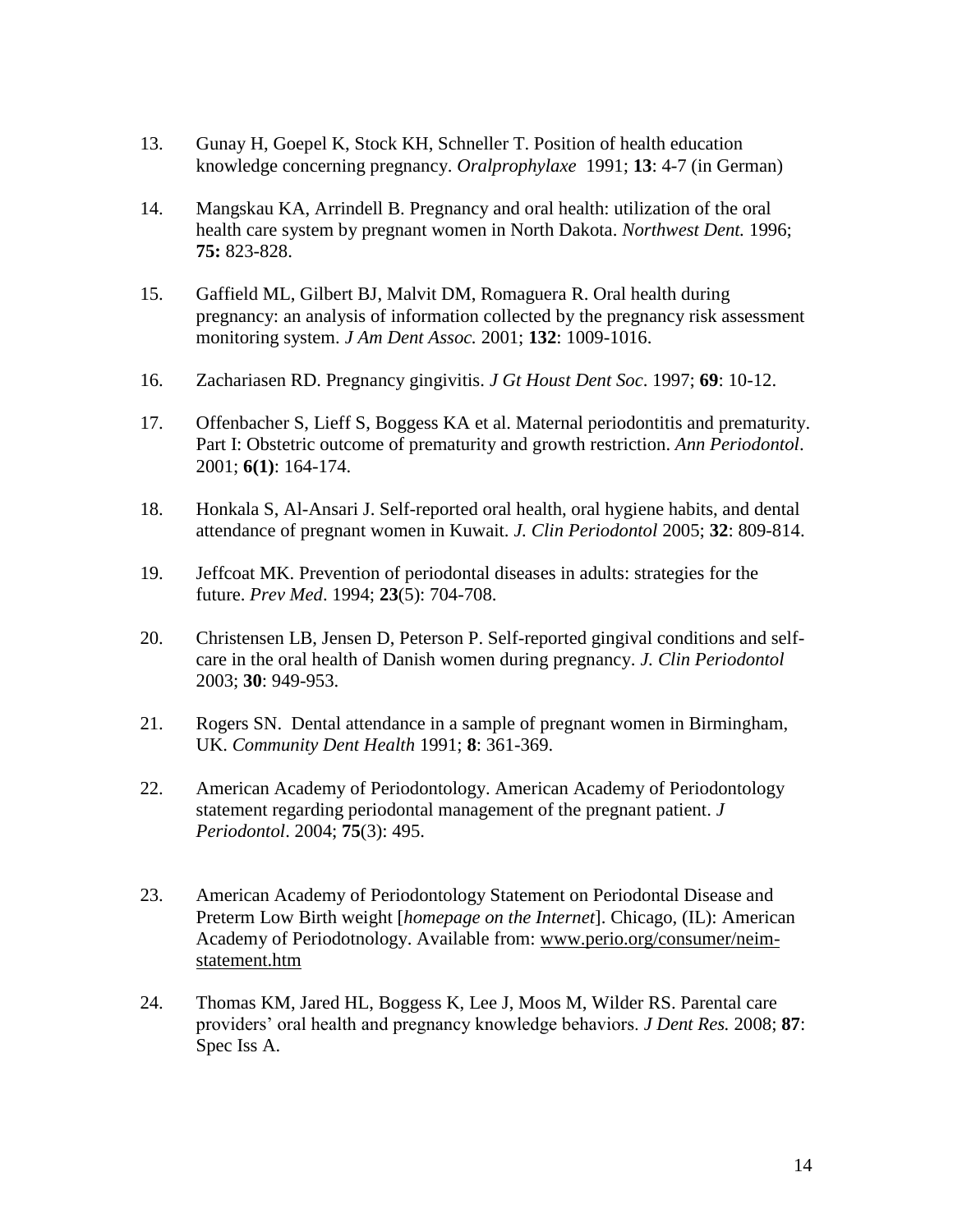- 25. Blinkhorn AS. Dental Preventive advice for pregnant and nursing mothers sociological implications. *Int Dent J* 1981; **31**: 14-22.
- 26. Behbehani JM, Shah NM. Oral health in Kuwait before the Gulf War. *Med Princ Pract*. 2002; **11** Suppl 1:36-43.
- 27. Maria P. Women's health. In: Darby M, Walsh M, eds. *Dental Hygiene Theory and Practice*, 2nd edn. W.B. Saundcrs Co. Philadelphia. 2003: 935-938.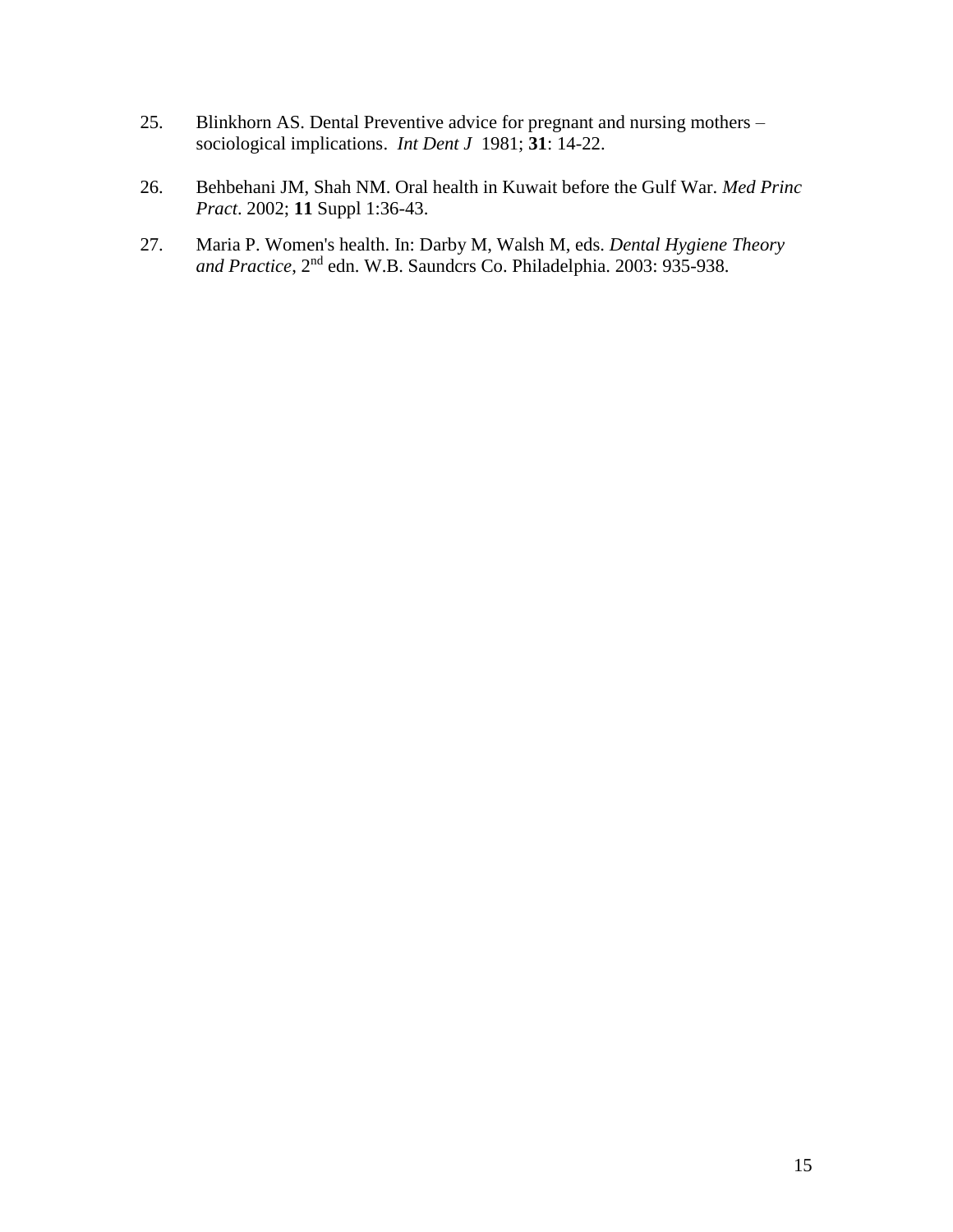| <b>Characteristic</b>        | $\boldsymbol{n}$ | (% )   |
|------------------------------|------------------|--------|
| Age group                    |                  |        |
| 18-24                        | 274              | (36.5) |
| 25-29                        | 244              | (32.5) |
| $\geq 30$                    | 232              | (30.9) |
| <b>Ethnicity</b>             |                  |        |
| Arabs                        | 456              | (60.8) |
| Non-Arabs                    | 294              | (39.2) |
| <b>Education</b>             |                  |        |
| primary school               | 112              | (14.9) |
| secondary school             | 111              | (14.8) |
| high school                  | 271              | (36.1) |
| university                   | 256              | (34.1) |
| <b>Employment status</b>     |                  |        |
| Housewife                    | 541              | (72.1) |
| employed                     | 209              | (27.9) |
| <b>Stage of pregnancy</b>    |                  |        |
| first trimester              | 178              | (23.7) |
| second trimester             | 218              | (29.1) |
| third trimester              | 354              | (47.2) |
| <b>Number of pregnancies</b> |                  |        |
| first gravidae               | 261              | (34.8) |
| multi gravidae               | 489              | (65.2) |

**Table 1** Characteristics of the mothers.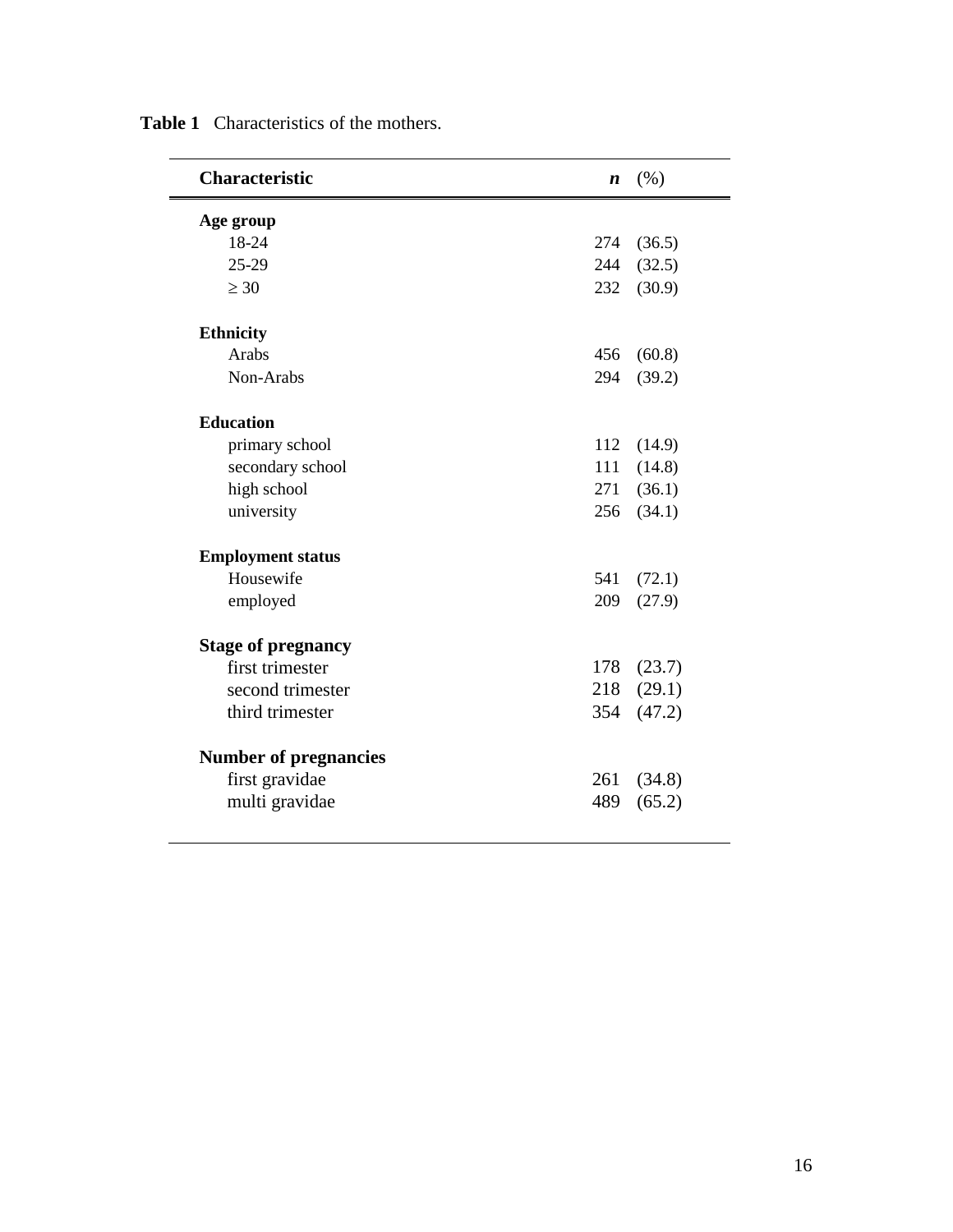| <b>Characteristic</b>         | $\boldsymbol{n}$ | (% )       |
|-------------------------------|------------------|------------|
| <b>Tooth brushing</b>         |                  |            |
| no                            | 44               | (5.9)      |
| yes                           | 706              | (94.1)     |
| Frequency of brushing per day |                  |            |
| once                          | 207              | (27.6)     |
| twice                         |                  | 336 (44.8) |
| trice or more                 | 163              | (21.7)     |
| Use other means of cleaning   |                  |            |
| no                            | 443              | (59.1)     |
| yes                           |                  |            |
| floss                         | 121              | (16.1)     |
| miswak                        | 91               | (12.1)     |
| mouthwash                     | 95               | (12.7)     |

**Table 2** Frequency distribution of the participants according to oral hygiene habits.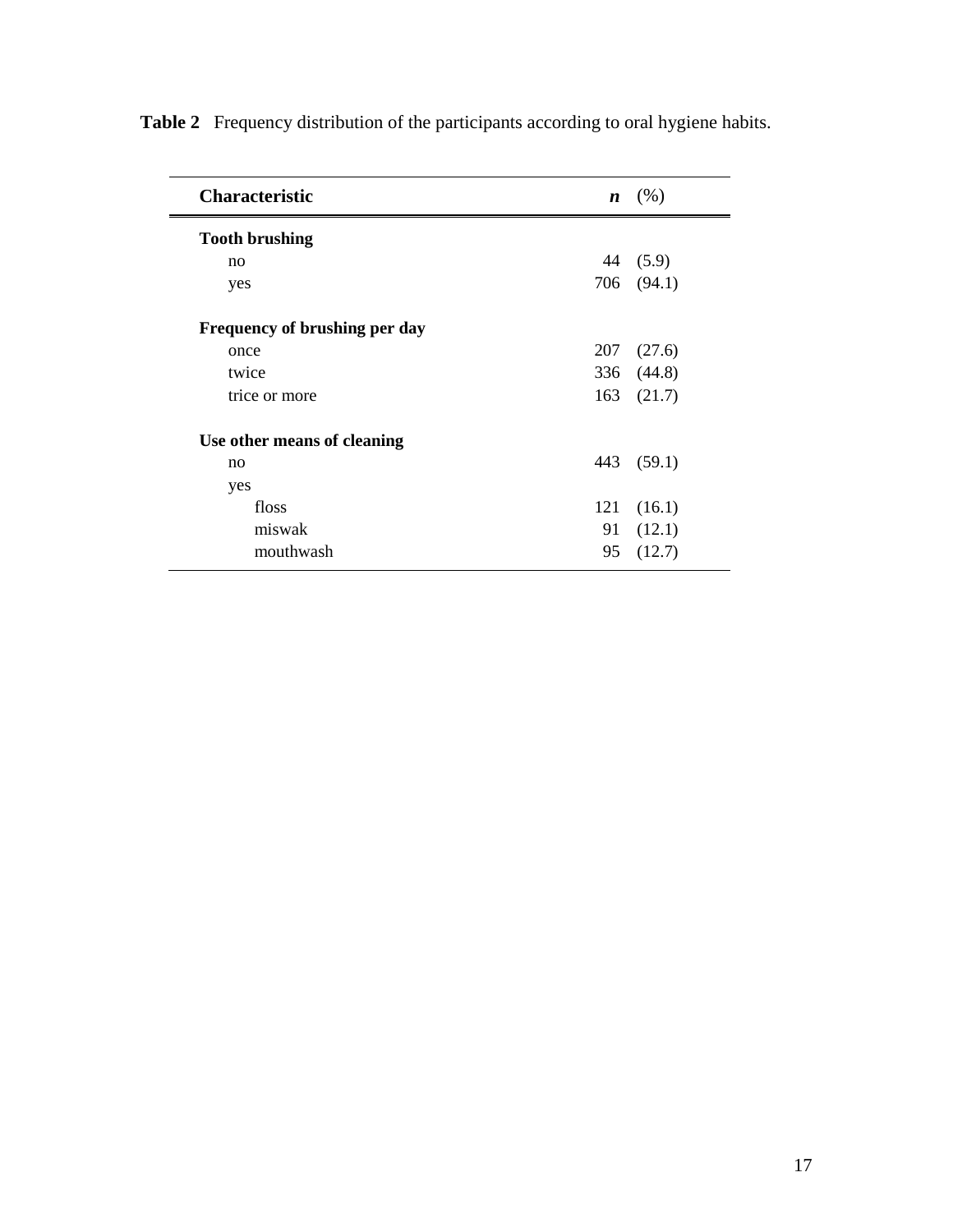| <b>Question</b>                      | $n \ (\%)$ |
|--------------------------------------|------------|
| Do you have any gum problem?         |            |
| no                                   | 490 (65.3) |
| yes                                  | 176 (23.5) |
| don't know                           | 84 (11.2)  |
| Do you have any carious tooth?       |            |
| no                                   | 363 (48.4) |
| yes                                  | 347 (46.3) |
| don't know                           | 40 $(5.3)$ |
| Do you have any current dental pain? |            |
| no                                   | 414 (55.2) |
| yes                                  | 336 (44.8) |
| Are you happy with your oral health? |            |
| no                                   | 302 (40.3) |
| yes                                  | 448 (59.7) |

**Table 3** Perceived oral health.

**Table 4** Mothers' responses to knowledge statement

| <b>Knowledge Statement</b>                                                                                                                        | $\%$         |                |  |
|---------------------------------------------------------------------------------------------------------------------------------------------------|--------------|----------------|--|
|                                                                                                                                                   | Yes          | N <sub>0</sub> |  |
| Have you heard about the possible<br>connection between oral health and<br>pregnancy?<br>Do you believe in the statement "a<br>tooth for a baby"? | 60.9<br>44 4 | 39.1<br>55.6   |  |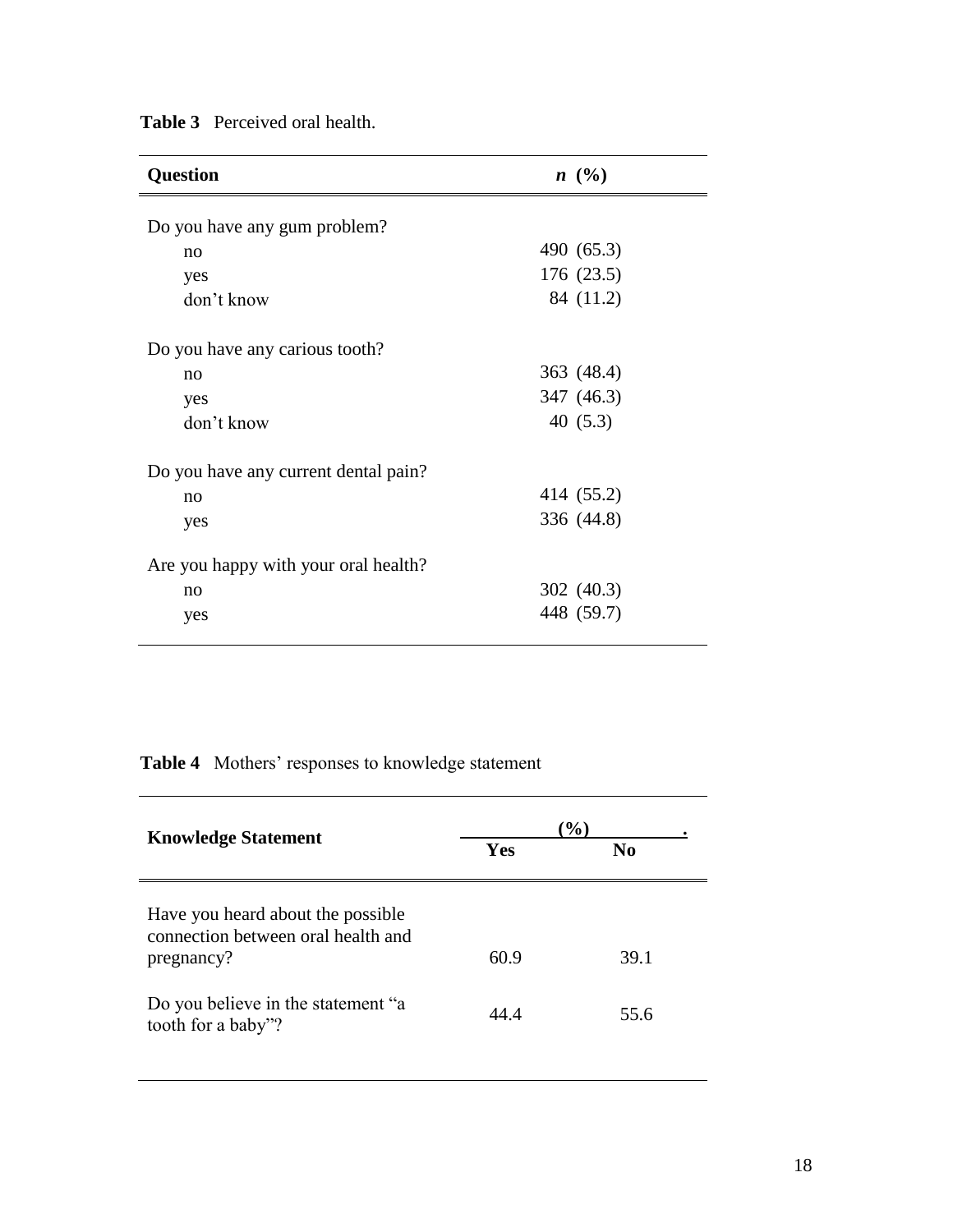| <b>Dental service</b>                 | $n \ (\%)$ |
|---------------------------------------|------------|
| Visiting the dentist during pregnancy |            |
| yes                                   | 437 (58.3) |
| no                                    | 313 (41.7) |
|                                       |            |
| Reason for dental visit               |            |
| for check-up                          | 108(14.4)  |
| when have pain                        | 246 (32.8) |
| Other reason                          | 83 (11.1)  |
|                                       |            |

**Table 5** Utilization of dental service during pregnancy.